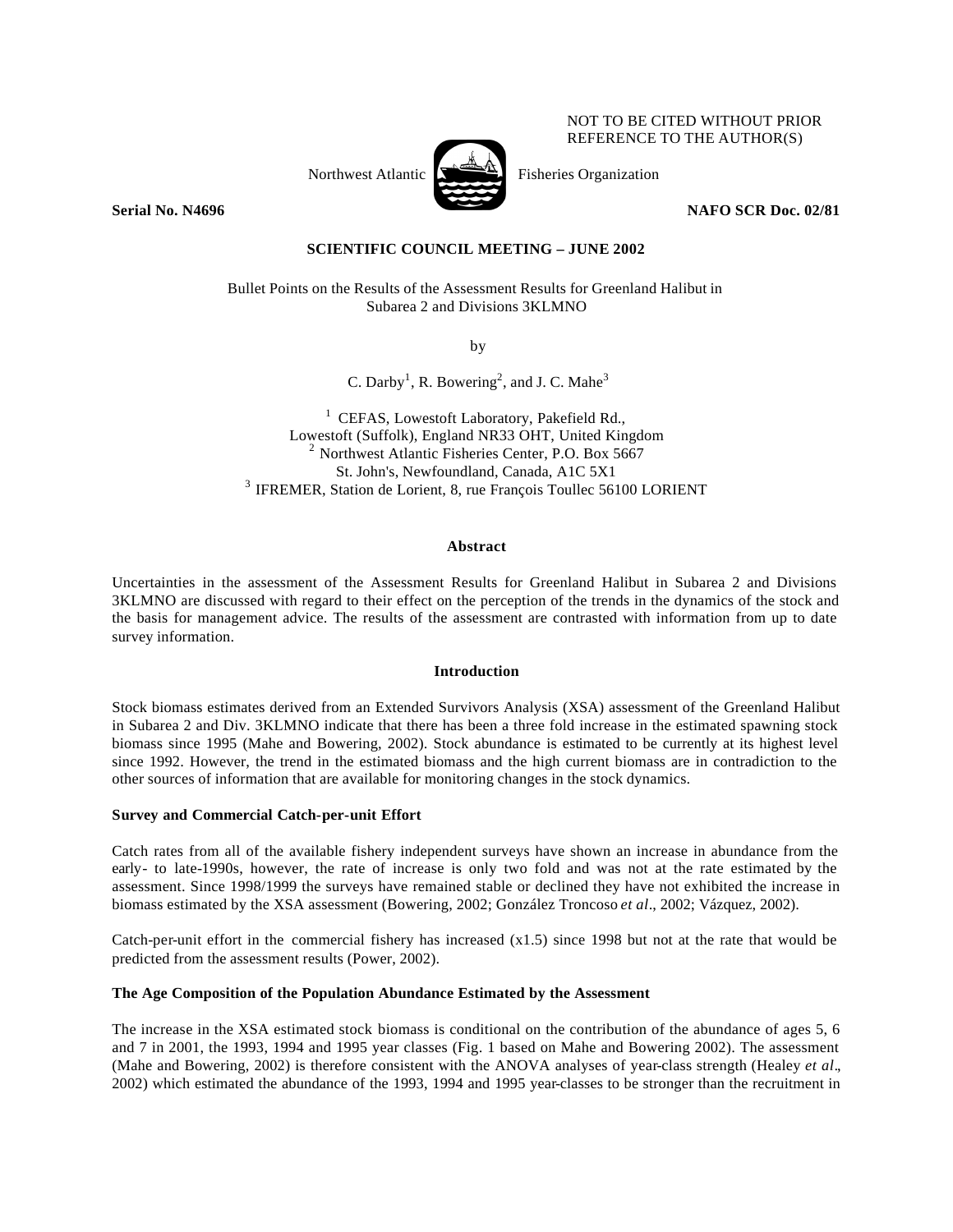other years. However, retrospective analysis has previously shown that the absolute level of the abundance and the contribution of these large year-classes is highly uncertain.

## **The Age Composition of Predicted and Observed Catch-at-age Data for 2001**

Figure 2 presents the predicted catch-at-age data for the 2001 fishery, derived from the 2001 Greenland halibut stock assessment estimates of population abundance (Mahe and Bowering, 2001), with the observed numbers-at-age. The predictions over-estimated the catch at age 7 by 60%. The 1994 year-class did not contribute as would be expected if the year-class is as abundant as that estimated in the assessment.

Figures 3a and 3b present the proportions of the age-classes present in the catch-at-age data from the fishery. There has been a gradual decline in the contributions of the oldest ages and an increasing trend towards selection the youngest ages. There is no evidence in the commercial catch-at-age data of a substantial contribution from the 1993- 95 year-classes.

## **Discussion**

Each of the bullet points discussed previously indicates considerable uncertainty in the status of the Greenland Halibut stock in Subarea 2 and Div. 3KLMNO. The commercial and survey catch-per-unit effort series indicate that the stock has increased in recent years and is currently stable or declining. The differences most likely reflect localized spatial differences in the stock dynamics. The catch-per-unit effort data series do no indicate that the stock is exhibiting the increases predicted by the fitted assessment model.

Analysis of the survey and commercial catches-at-age indicates a potential cause of this uncertainty. Year-classes which are estimated to be relatively strong in survey catches do not appear to contribute to the commercial catch-at age in subsequent years. Within stock assessment model formulations this inconsistency results in over optimistic predictions of catches and has been noted for this stock in previous years (Bowering, pers. comm.). The inconsistency can arise from discarding unreported landings or slower growth of affected year-classes.

For management purposes there is a danger that if the catch-at-age is over estimated in the current assessment rather than the fishery taking the predicted fish at ages 7-9 the catch could compromise fish of the youngest ages increasing mortality and wasting yield.

#### **References**

- BOWERING, W. R. 2002. Greenland halibut *(Reinhardtius hippoglossoides)* in NAFO Subarea 2 and Divisions 3KLMNO: Stock trends based on Canadian research vessel survey results during 1978-2001 *NAFO SCR Doc*., No. 24, Serial No. N4630, 40 p.
- GONZÁLEZ TRONCOSO, D., ESTHER ROMÁN and X. PAZ. 2002. Results for the Greenland Halibut in the Spanish spring survey in the NAFO Regulatory Area of Divisions 3NO, 1996-2001: abundance, biomass and population structure. *NAFO SCR Doc*., No. 4, Serial No. N4602, 12 p.
- HEALY, B. P., N. G. CADIGAN and W. B. BRODIE. 2002. Analysis of pre-recruit data from surveys for Greenland halibut in NAFO Subarea 2 and Divisions 3KLMNO. *NAFO SCR Doc*., No. 21, Serial No. N4625, 15 p.
- MAHE, J. C. and W. R. BOWERING. 2001. An assessment of stock status of the Greenland halibut resource in Subarea 2 and Divisions 3KLMNO based on extended survivors analysis. *NAFO SCR Doc*., No. 80, Serial No. N4459, 18 p.
- MAHE, J. C. and W. R. BOWERING. 2002. An assessment of stock status of the Greenland halibut resource in NAFO Subarea 2 and Divisions 3KLMNO based on extended survivors analysis. *NAFO SCR Doc*., No. 78, Serial. N4692, 22 p.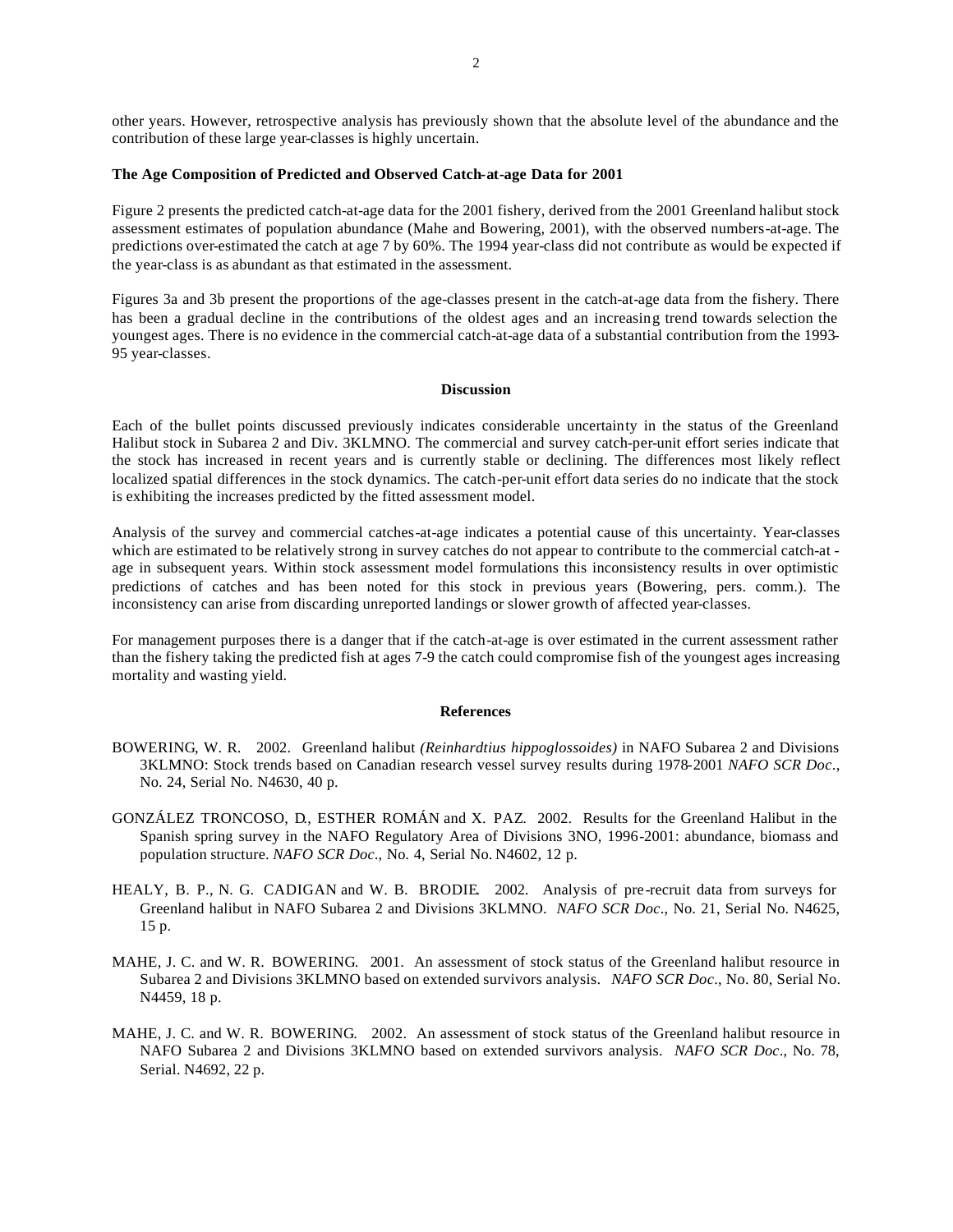- POWER, D. 2002. Standardized catch rate index for Greenland halibut in SA2+3KLMNO. *NAFO SCR Doc*., No. 31, Serial No. N4642, 7 p.
- VÁZQUEZ, A. 2002 Results from bottom trawl survey on Flemish Cap of July 2001. *NAFO SCR Doc*., No. 12, Serial No. N4613, 43 p



Fig. 1. XSA estimated Greenland halibut in Subarea 2 + 3KLMNO stock biomass-at-age, illustrating the estimated dominance in the stock structure of ages 5, 6 and 7 the 1993, 1994 and 1995 year-classes.



Fig. 2. XSA based predicted catch numbers-at-age in 2001 for the fishery for Greenland halibut in Subarea 2 + 3KLMNO stock and the values observed in the fishery of that year.